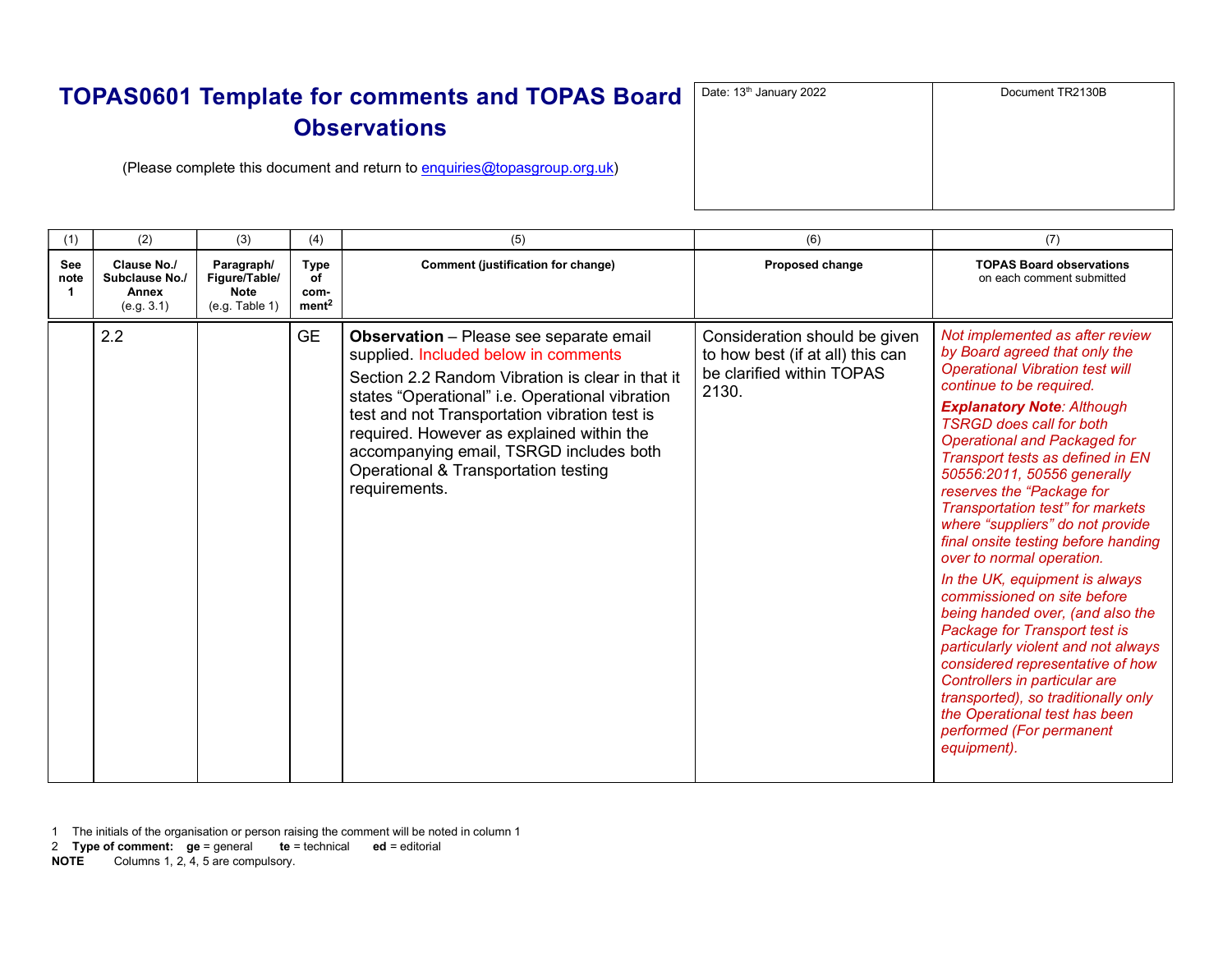| $\overline{\mathsf{d}}$ | Date: 13th January 2022 | Document TR2130B |
|-------------------------|-------------------------|------------------|
|                         |                         |                  |
|                         |                         |                  |
|                         |                         |                  |

(Please complete this document and return to enquiries@topasgroup.org.uk)

| (1)              | (2)                                                  | (3)                                                          | (4)                                            | (5)                                                                                                                                                                                                                             | (6)                                                                                                                                                                                                                                                           | (7)                                                                                                                                                                                                                                                                                                                      |
|------------------|------------------------------------------------------|--------------------------------------------------------------|------------------------------------------------|---------------------------------------------------------------------------------------------------------------------------------------------------------------------------------------------------------------------------------|---------------------------------------------------------------------------------------------------------------------------------------------------------------------------------------------------------------------------------------------------------------|--------------------------------------------------------------------------------------------------------------------------------------------------------------------------------------------------------------------------------------------------------------------------------------------------------------------------|
| See<br>note<br>1 | Clause No./<br>Subclause No./<br>Annex<br>(e.g. 3.1) | Paragraph/<br>Figure/Table/<br><b>Note</b><br>(e.g. Table 1) | <b>Type</b><br>οf<br>com-<br>ment <sup>2</sup> | <b>Comment (justification for change)</b>                                                                                                                                                                                       | Proposed change                                                                                                                                                                                                                                               | <b>TOPAS Board observations</b><br>on each comment submitted                                                                                                                                                                                                                                                             |
|                  | 2.5.1                                                |                                                              | te                                             | understand that BS EN 60068-2-29 Test Eb<br>has now been superseded by BS EN 60068-2-<br>27 Test Ea.                                                                                                                            | This test shall be carried out in<br>accordance with BS EN 60068-<br>2-27 Test Ea.                                                                                                                                                                            | Agreed - implemented. Some<br>details of the test have also been<br>updated slightly to align with the<br><b>Test Standard.</b>                                                                                                                                                                                          |
|                  | 3.1, 3.2, 3.3<br>& 3.4                               | All                                                          | ED                                             | Paragraphs 3.1 - 3.4 are incorrectly numbered<br>and should be $6.1 - 6.4$                                                                                                                                                      | 3.1, 3.2, 3.3 & 3.4                                                                                                                                                                                                                                           | Agreed - implemented                                                                                                                                                                                                                                                                                                     |
|                  | 3.3                                                  | 3.3.2                                                        | TΕ.                                            | Section 3.3 details the requirements for<br>Constant High Temperature. The temperature<br>requirements of 60°C for 16 hours are too low<br>to effectively replicate the effects of solar gain<br>on a black controller cabinet. | Investigate increasing the<br>ambient temperate to circa<br>$75^{\circ}$ C.<br>One approach may be to test<br>at 75°C for 8 hours, and then<br>the remaining 8 hours at 60°C,<br>which would broadly replicate<br>the heating effects of a hot<br>summer day. | Not Implemented. Agreed by<br>Board not to change this<br>requirement but to add a solar<br>radiation test (as an option to be<br>selected by the Manufacturer),<br>where the product is likely to be<br>subject to solar radiation, for<br>example a controller signalling<br>equipment or an above ground<br>detector. |
|                  | 3.7.1                                                |                                                              | te                                             | "four perpendicular axis".<br>Does this mean 2 perpendicular axis and 4<br>wind directions?<br>Or does it mean 4 axis with 45 degrees                                                                                           | The equipment when mounted<br>on its support as for use, is<br>required to withstand a wind<br>force of up to 26m/s applied in<br>each direction along each of<br>two perpendicular axes in the<br>horizontal plane, without<br>toppling over or sustaining   | Agreed in principle - slightly<br>different wording used "The<br>equipment when mounted on its<br>support as for use, is required to<br>withstand a wind force of up to<br>26m/s applied along four axis at<br>90 Degrees to each other, in the<br>horizontal plane, without toppling                                    |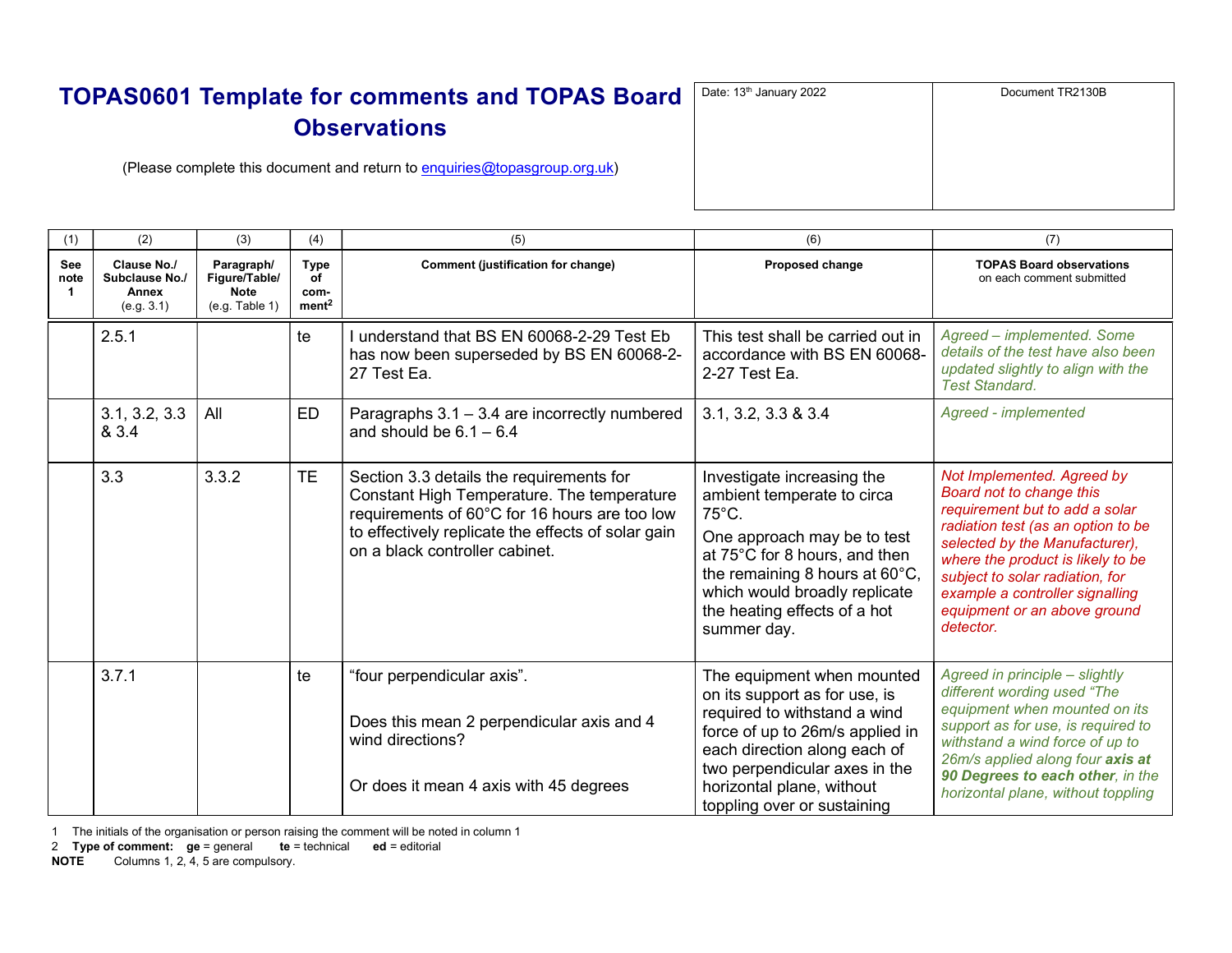| $\mathbf d$ | Date: 13 <sup>th</sup> January 2022 | Document TR2130B |
|-------------|-------------------------------------|------------------|
|             |                                     |                  |
|             |                                     |                  |
|             |                                     |                  |

(Please complete this document and return to enquiries@topasgroup.org.uk)

| (1)         | (2)                                                  | (3)                                                          | (4)                                            | (5)                                                                                                                                                                                                                                                                                                                                                                                                                                                                                                                                                                                                                                                                                                                     | (6)                                                                                                                                                                                                                                                                                          | (7)                                                                     |
|-------------|------------------------------------------------------|--------------------------------------------------------------|------------------------------------------------|-------------------------------------------------------------------------------------------------------------------------------------------------------------------------------------------------------------------------------------------------------------------------------------------------------------------------------------------------------------------------------------------------------------------------------------------------------------------------------------------------------------------------------------------------------------------------------------------------------------------------------------------------------------------------------------------------------------------------|----------------------------------------------------------------------------------------------------------------------------------------------------------------------------------------------------------------------------------------------------------------------------------------------|-------------------------------------------------------------------------|
| See<br>note | Clause No./<br>Subclause No./<br>Annex<br>(e.g. 3.1) | Paragraph/<br>Figure/Table/<br><b>Note</b><br>(e.g. Table 1) | <b>Type</b><br>οf<br>com-<br>ment <sup>2</sup> | Comment (justification for change)                                                                                                                                                                                                                                                                                                                                                                                                                                                                                                                                                                                                                                                                                      | Proposed change                                                                                                                                                                                                                                                                              | <b>TOPAS Board observations</b><br>on each comment submitted            |
|             |                                                      |                                                              |                                                | between axis and 8 wind directions?<br>I suspect it is the former but it is not clear.                                                                                                                                                                                                                                                                                                                                                                                                                                                                                                                                                                                                                                  | damage.                                                                                                                                                                                                                                                                                      | over or sustaining damage". Also,<br>a small diagram added for clarity. |
|             | 3.7.2                                                |                                                              | te                                             | "as agreed with the Test Facility"<br>It is not suitable for an environmental test<br>facility typically set up to test the remaining<br>tests to agree whether the wind stability can be<br>demonstrated by a calculation.<br>A wind testing facility will obviously tend to<br>state that compliance should be done by test<br>otherwise they will lose that revenue.<br>I understand that it is the TOPAS independent<br>assessor and TOPAS themselves who will<br>agree upon submission of the technical file<br>whether they accept the compliance by<br>calculation.<br>Would it not be best for TOPAS to consider<br>whether they will accept a calculation in<br>principle so that manufacturers know that this | The ability to meet this<br>requirement shall be<br>demonstrated by testing (such<br>as a wind tunnel test) or by a<br>calculation undertaken by a<br><b>Professionally Qualified</b><br>Structural engineer which shall<br>be included in the Technical<br>File submitted for Registration. | Agreed - implemented.                                                   |

1 The initials of the organisation or person raising the comment will be noted in column 1

NOTE Columns 1, 2, 4, 5 are compulsory.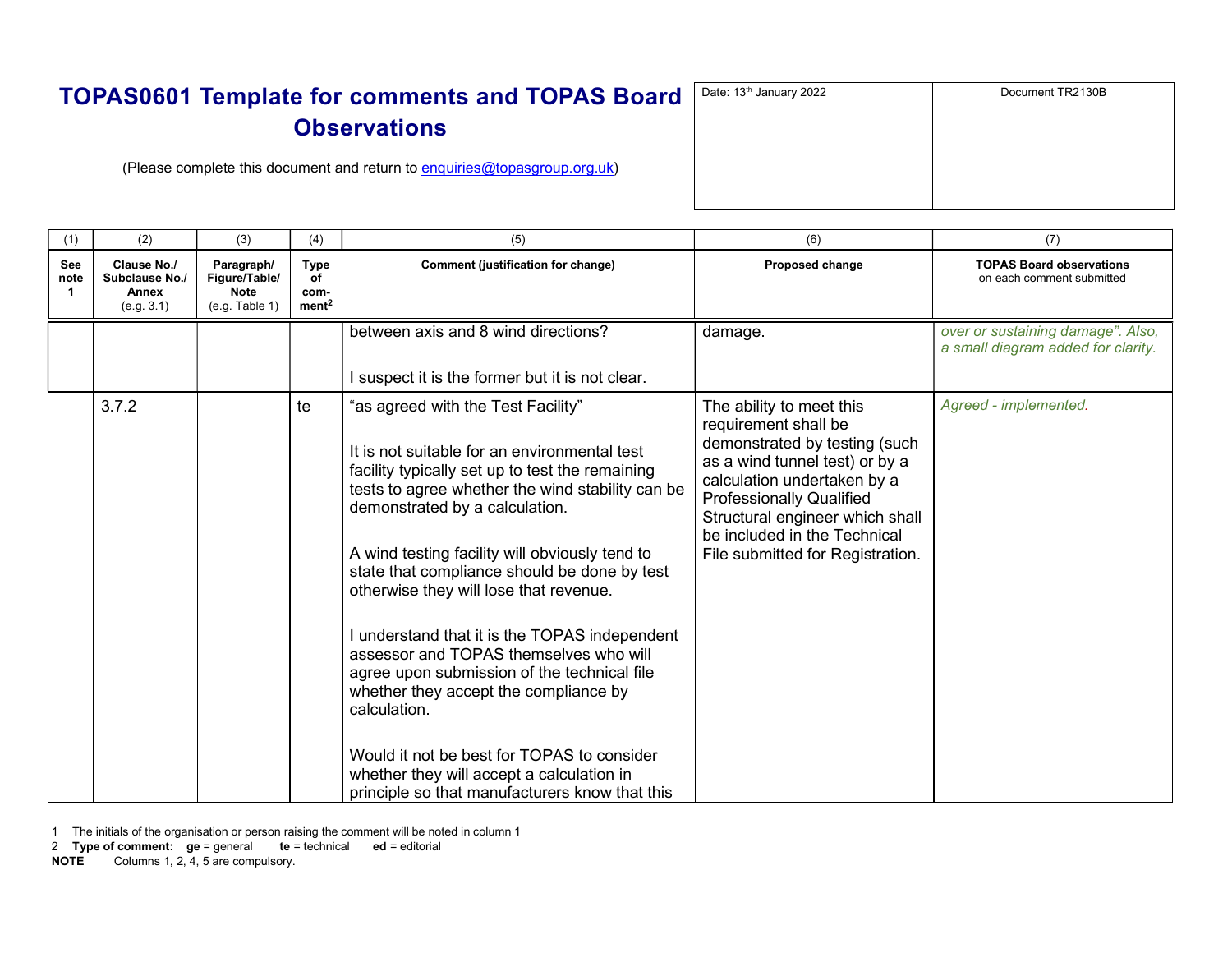(Please complete this document and return to enquiries@topasgroup.org.uk)

| (1)              | (2)                                                  | (3)                                                          | (4)                                            | (5)                                                                                                                                                                                                                                                                                                                                                         | (6)                                                                                                                        | (7)                                                          |
|------------------|------------------------------------------------------|--------------------------------------------------------------|------------------------------------------------|-------------------------------------------------------------------------------------------------------------------------------------------------------------------------------------------------------------------------------------------------------------------------------------------------------------------------------------------------------------|----------------------------------------------------------------------------------------------------------------------------|--------------------------------------------------------------|
| See<br>note<br>1 | Clause No./<br>Subclause No./<br>Annex<br>(e.g. 3.1) | Paragraph/<br>Figure/Table/<br><b>Note</b><br>(e.g. Table 1) | <b>Type</b><br>of<br>com-<br>ment <sup>2</sup> | Comment (justification for change)                                                                                                                                                                                                                                                                                                                          | Proposed change                                                                                                            | <b>TOPAS Board observations</b><br>on each comment submitted |
|                  |                                                      |                                                              |                                                | is a viable alternative in advance?<br>Also, there is no indication on who can perform<br>the calculation. I understand that the<br>calculation can not be done by the<br>manufacturer, rather it needs to undertaken by<br>a Professionally Qualified Structural Engineer,<br>which shall be included in the Technical File<br>submitted for Registration. |                                                                                                                            |                                                              |
|                  | 3.7.2                                                |                                                              |                                                | Given the above proposed change it would be<br>best to define what is meant by a<br>"Professionally Qualified Structural Engineer" in<br>the Glossary of Terms.<br>For example, DMRB CG 300 defines this as<br>"CEng MICE, CEng MIStructE or equivalent."                                                                                                   | <b>Professionally Qualified</b><br><b>Structural Engineer: Qualified</b><br>as CEng MICE, CEng<br>MIStructE or equivalent. | Agreed - implemented.                                        |
|                  | 3.7.1 and<br>3.7.2                                   |                                                              |                                                | For demonstration of compliance by calculation<br>it would be useful to at least specify any<br>standard to be used in a new requirement. For<br>example: Eurocodes, BS EN 1990 and BS EN<br>1991-1-4.                                                                                                                                                      | 3.7.3: Demonstration of<br>compliance by calculation shall<br>be performed by utilising BS<br>EN 1990 and BS EN 1991-1-4.  | Agreed - implemented.                                        |
|                  | 3.7.1 and<br>3.7.2                                   |                                                              |                                                | The maximum wind speed of 26m/s is clear<br>when testing in a wind tunnel.                                                                                                                                                                                                                                                                                  | The equipment when mounted<br>on its support as for use, is<br>required to withstand a wind                                | Agreed - implemented.                                        |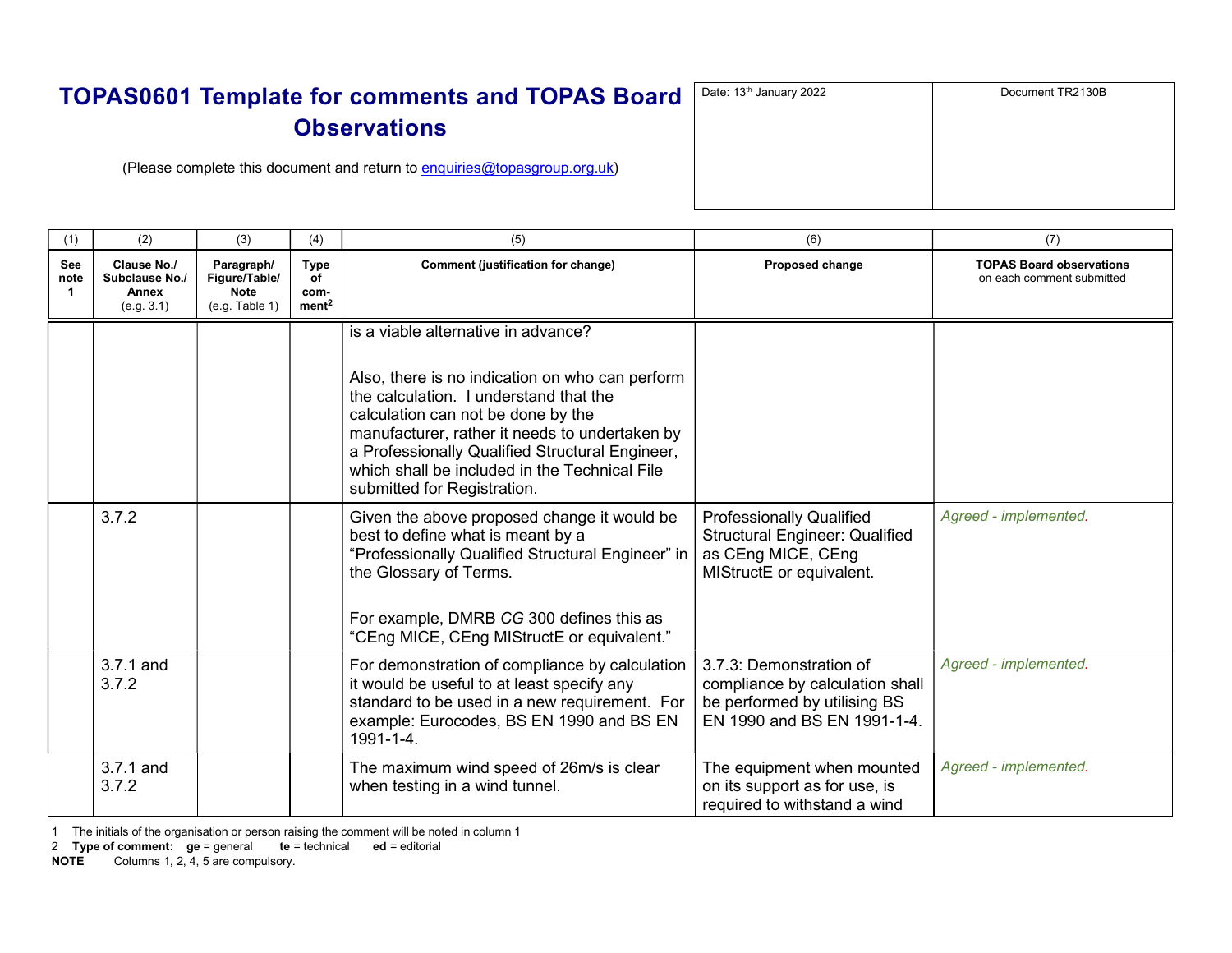| J | Date: 13 <sup>th</sup> January 2022 | Document TR2130B |
|---|-------------------------------------|------------------|
|   |                                     |                  |
|   |                                     |                  |
|   |                                     |                  |

(Please complete this document and return to enquiries@topasgroup.org.uk)

| (1)               | (2)                                                  | (3)                                                          | (4)                                            | (5)                                                                                                                                                                                                                                                                                                                                                                                                                                                                                                                                                                                                                                                                                                                                                                   | (6)                                                                                                                                                                                                               | (7)                                                                                                                                                                     |
|-------------------|------------------------------------------------------|--------------------------------------------------------------|------------------------------------------------|-----------------------------------------------------------------------------------------------------------------------------------------------------------------------------------------------------------------------------------------------------------------------------------------------------------------------------------------------------------------------------------------------------------------------------------------------------------------------------------------------------------------------------------------------------------------------------------------------------------------------------------------------------------------------------------------------------------------------------------------------------------------------|-------------------------------------------------------------------------------------------------------------------------------------------------------------------------------------------------------------------|-------------------------------------------------------------------------------------------------------------------------------------------------------------------------|
| See<br>note<br>-1 | Clause No./<br>Subclause No./<br>Annex<br>(e.g. 3.1) | Paragraph/<br>Figure/Table/<br><b>Note</b><br>(e.g. Table 1) | <b>Type</b><br>of<br>com-<br>ment <sup>2</sup> | Comment (justification for change)                                                                                                                                                                                                                                                                                                                                                                                                                                                                                                                                                                                                                                                                                                                                    | Proposed change                                                                                                                                                                                                   | <b>TOPAS Board observations</b><br>on each comment submitted                                                                                                            |
|                   |                                                      |                                                              |                                                | However, for demonstration via calculation this<br>needs clarification. Is 26m/s the maximum<br>wind speed including gusts in exposed<br>locations? Or is 26m/s the fundamental basic<br>wind velocity or the basic wind velocity? (If<br>utilising BS EN 1991-1-4).<br>Note, the earlier TR 2130 specification on<br>which TOPAS 2130B is based had a figure of<br>22m/s steady wind speed and a 30m/s gust<br>speed for portable and fixed devices in normal<br>locations. It would be useful to know the<br>history of how the 26m/s was set to help<br>answer this.<br>Care should be taken when clarifying this to not<br>cause portable traffic and pedestrian lights to<br>be over engineered and become non-portable<br>due to their weight and/or footprint. | force of up to 26m/s (including<br>gusts in exposed locations)<br>applied in each direction along<br>each of two perpendicular axes<br>in the horizontal plane, without<br>toppling over or sustaining<br>damage. |                                                                                                                                                                         |
|                   | 4                                                    | All                                                          | <b>GE</b>                                      | <b>Observation</b> – Should this section be<br>expanded to make reference to the potential<br>requirement for RED testing (if applicable).<br>This may serve to assist any applicant in                                                                                                                                                                                                                                                                                                                                                                                                                                                                                                                                                                               | 4                                                                                                                                                                                                                 | Agreed – additional text added to<br>section 4.1: "Specifically, where<br>equipment includes radio<br>transmitters or radio receivers, the<br>requirements of the Radio |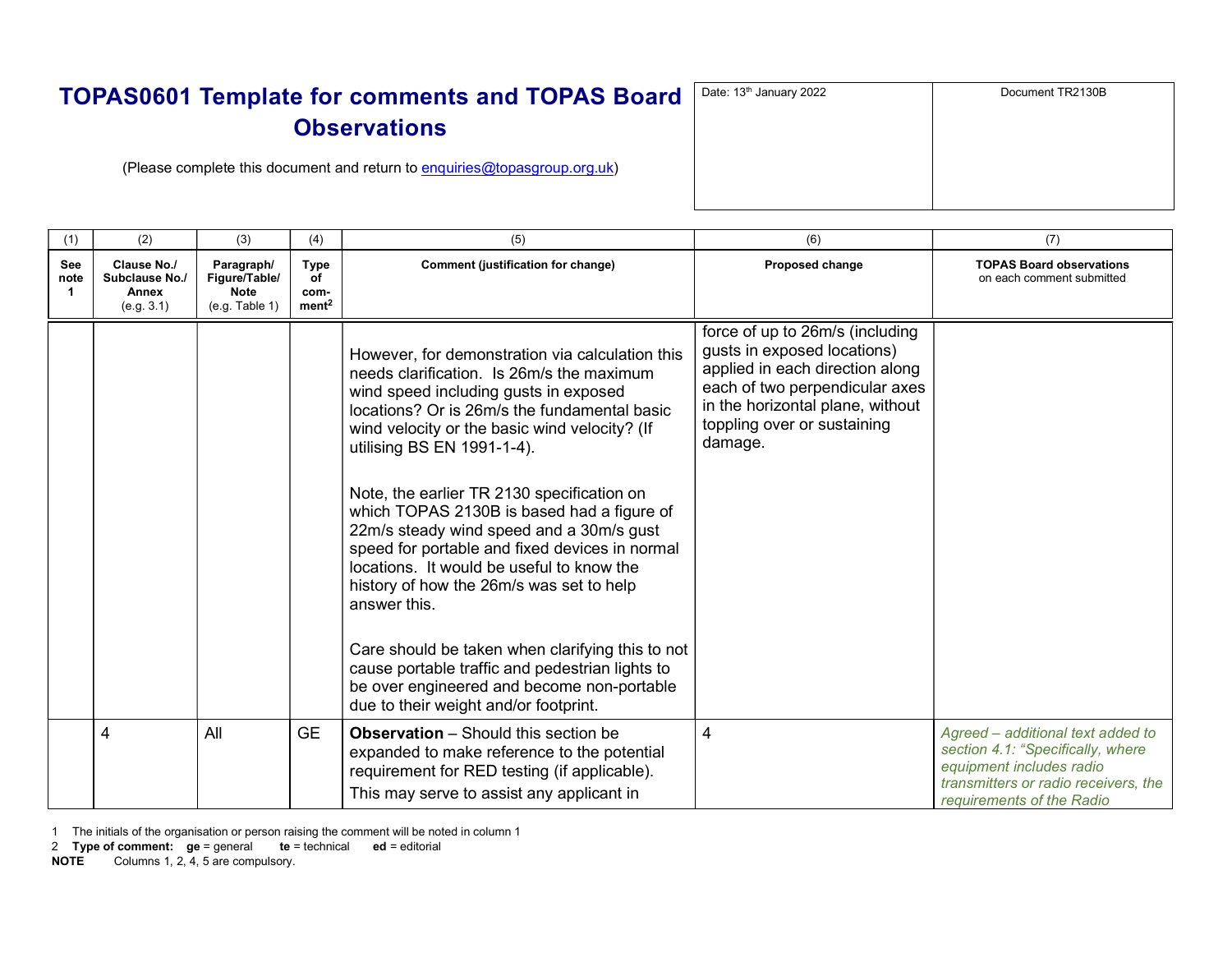| Date: 13 <sup>th</sup> January 2022 | Document TR2130B |
|-------------------------------------|------------------|
|                                     |                  |
|                                     |                  |
|                                     |                  |
|                                     |                  |

(Please complete this document and return to enquiries@topasgroup.org.uk)

| (1)         | (2)                                                  | (3)                                                          | (4)                                     | (5)                                                                                                                                                                                                                                                                                                                                                                                       | (6)                                                                                    | (7)                                                                                                                                                                                                                                                                                                                                                                                                                                                                                                                                     |
|-------------|------------------------------------------------------|--------------------------------------------------------------|-----------------------------------------|-------------------------------------------------------------------------------------------------------------------------------------------------------------------------------------------------------------------------------------------------------------------------------------------------------------------------------------------------------------------------------------------|----------------------------------------------------------------------------------------|-----------------------------------------------------------------------------------------------------------------------------------------------------------------------------------------------------------------------------------------------------------------------------------------------------------------------------------------------------------------------------------------------------------------------------------------------------------------------------------------------------------------------------------------|
| See<br>note | Clause No./<br>Subclause No./<br>Annex<br>(e.g. 3.1) | Paragraph/<br>Figure/Table/<br><b>Note</b><br>(e.g. Table 1) | Type<br>οf<br>com-<br>ment <sup>2</sup> | Comment (justification for change)                                                                                                                                                                                                                                                                                                                                                        | Proposed change                                                                        | <b>TOPAS Board observations</b><br>on each comment submitted                                                                                                                                                                                                                                                                                                                                                                                                                                                                            |
|             |                                                      |                                                              |                                         | helping them to consider the potential<br>requirement for this testing.                                                                                                                                                                                                                                                                                                                   |                                                                                        | <b>Equipment Regulations (2017)</b><br>and its amendments must be<br>complied with"                                                                                                                                                                                                                                                                                                                                                                                                                                                     |
|             | Appendix A                                           | Table 1<br>2.3 Impact                                        | TE                                      | The table in Appendix A states that the Impact<br>tests (2.3) are not required for compliance<br>against TOPAS 2500, however EN50556<br>details this to be a mandatory requirement.<br><b>Observation</b> – The wording of 2.3 Impact &<br>2.4 Mechanical Protection appear to be almost<br>identical, which can be a little confusing in<br>terms of determining which test is required. | Amend table to show this as a<br>requirement for a registration<br>against TOPAS 2500. | Agreed - Tests combined into a<br>single test - Impact, but differing<br>allowed impacts results defined<br>depending on the equipment<br>being tested.<br><b>Explanatory Note. BS EN 50556</b><br>calls up BS EN 50102 for impact<br>tests, but this has been<br>superseded by BS EN 62262<br>(Which is the standard referred to<br>in TOPAS 2130).<br>The tests for 2.3 and 2.4 were<br>essentially the same but the<br>damage which is permitted is<br>slightly different with 2.3 being<br>aimed at lenses and 2.4 at<br>enclosures |
|             |                                                      |                                                              |                                         | "presentation of test samples".<br>Just to clarify what I mean here, TOPAS<br>2130 makes no reference to the test sample to<br>be used, however EN50556 includes some<br>information relating to the presentation of test<br>equipment, and the product build                                                                                                                             |                                                                                        | Agreed - A new sub-section<br>"Presentation of Test Samples"<br>has been added to Section 1 of<br>the specification.                                                                                                                                                                                                                                                                                                                                                                                                                    |